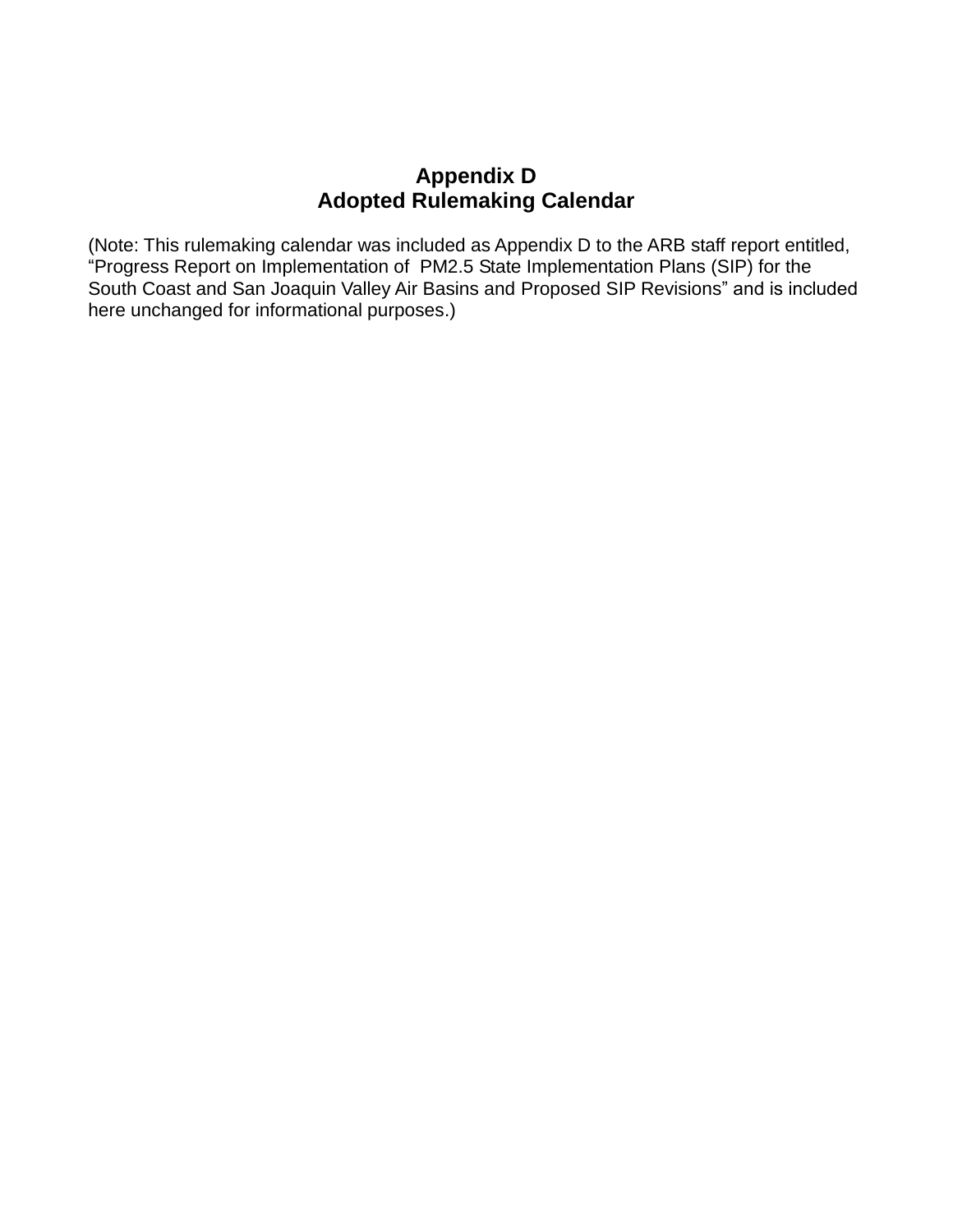## **APPENDIX B: Rulemaking Calendar**

|                                                                                  | Agency            | <b>Actions</b>      | Implementation                  |
|----------------------------------------------------------------------------------|-------------------|---------------------|---------------------------------|
| <b>Passenger Vehicles</b>                                                        |                   |                     |                                 |
| Smog Check Improvements                                                          | <b>BAR</b>        | 2007-2009           | 2008-2010;<br>2013 <sup>1</sup> |
| Expanded Vehicle Retirement (AB 118)                                             | ARB/BAR           | 2007                | 2009                            |
| Modifications to Reformulated Gasoline Program                                   | <b>ARB</b>        | 2007                | 2010                            |
| <b>Trucks</b>                                                                    |                   |                     |                                 |
| Cleaner In-Use Heavy-Duty Trucks                                                 | ARB               | 2007, 2008,<br>2010 | 2011-2015                       |
| <b>Goods Movement Sources</b>                                                    |                   |                     |                                 |
| Auxiliary Ship Engine Cold Ironing & Other Clean Tech                            | EPA/ARB/<br>Local | 2007, 2008          | 2010                            |
| Cleaner Main Ship Engines and Fuel <sup>2</sup>                                  |                   | Fuel: 2008-<br>2011 | 2009-2015                       |
|                                                                                  |                   | Engines: 2008       | 2011                            |
| Port Truck Modernization                                                         | ARB, Local        | 2007,2008,<br>2010  | 2008-2020                       |
| Accelerated Intro. of Cleaner Line-Haul Locomotives <sup>3</sup>                 | EPA/ARB           | 2008                | 2012                            |
| Clean Up Existing Harbor Craft                                                   | ARB               | 2007, 2010          | 2009-2018                       |
| <b>Off-Road Equipment</b>                                                        |                   |                     |                                 |
| Cleaner In-Use Off-Road Equipment <sup>4</sup>                                   | ARB               | 2007, 2010          | 2009                            |
| <b>Other Off-Road Sources</b>                                                    |                   |                     |                                 |
| New Emission Standards for Recreational Boats <sup>5</sup>                       | <b>ARB</b>        | See notes           | See notes                       |
| <b>Expanded Off-Road Recreational Vehicle Emission</b><br>Standards <sup>5</sup> | ARB               | See notes           | See notes                       |
| Enhanced Vapor Recovery for Above-Ground Storage<br>Tanks                        | ARB               | 2008                | 2009-2016                       |
| Additional Evaporative Emission Standards <sup>5</sup>                           |                   | 2009                | 2010-2012                       |
|                                                                                  |                   | See notes           | See notes                       |
| <b>Areawide Sources</b>                                                          |                   |                     |                                 |
| <b>Consumer Products Program</b>                                                 | ARB               | 2008                | 2010                            |
|                                                                                  |                   | 2009                | 2013-2014                       |
|                                                                                  |                   | 2011                | 2014                            |
| Pesticide Regulation                                                             | <b>DPR</b>        | 2008, 2009          | 2009                            |

## **Table B-1 Proposed Update to 2007 State Strategy: PM2.5 SIP Measures**

March 29, 2011 **Appendix B** 1

(Note: This rulemaking calendar was adopted in April 2011 as Appendix D to the ARB staff report entitled, "Progress Report on Implementation of PM2.5 State Implementation Plans (SIP) for the South Coast and San Joaquin Valley Air Basins and Proposed SIP Revisions" and is included here unchanged for informational purposes.)